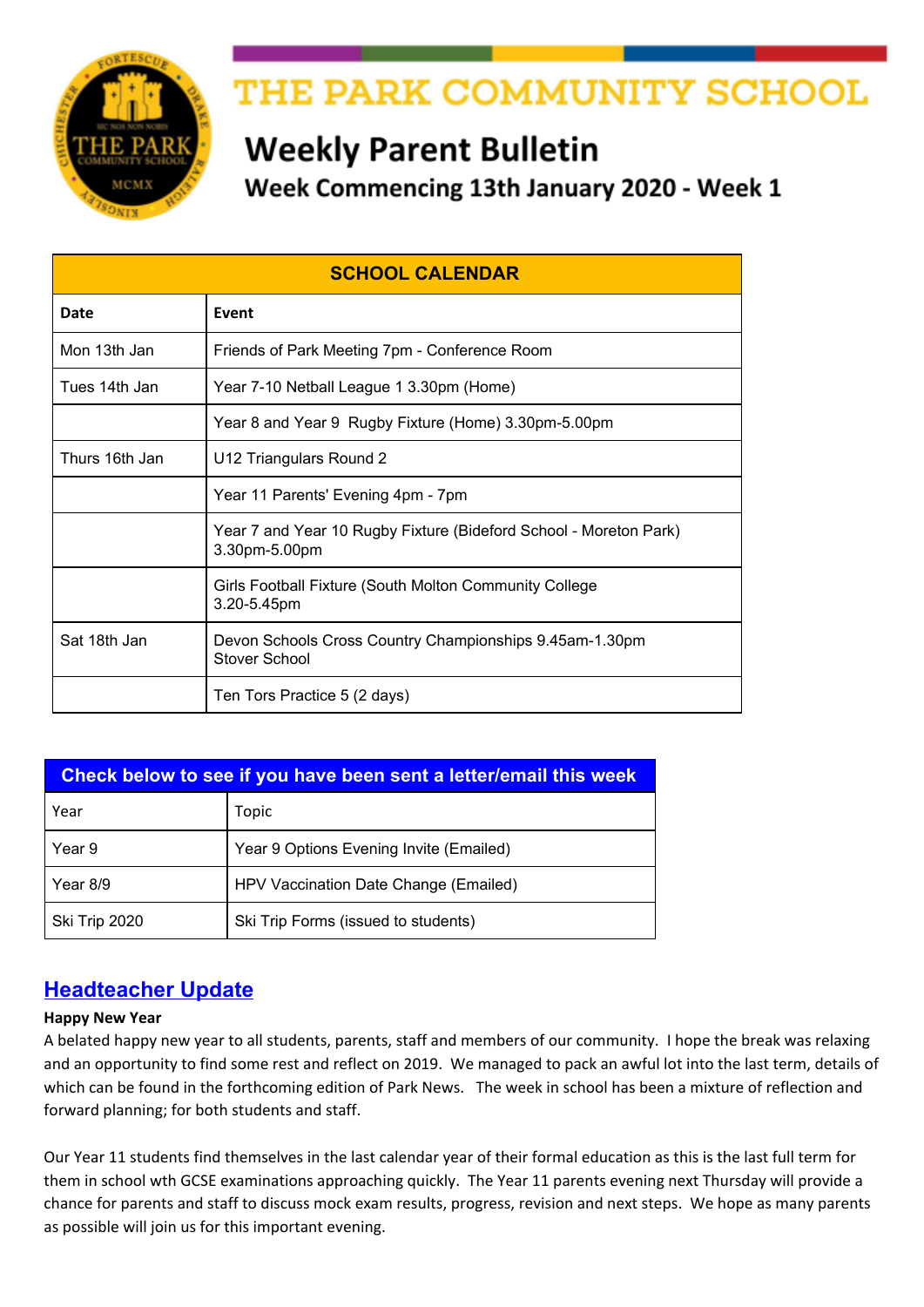Many Year 11 students have started to plan for life after Park. On Thursday after school we welcomed a number of guests into school to present information and options regarding apprenticeships. There are some fantastic opportunities for work based training within North Devon. Please contact Serena Thomas for more information.

Year 10 students are organising work experience placements, although the work experience week is not until the end of the summer term. Our performers are busy rehearsing Macbeth ready for the production in February whilst the explorers have been planning Ten Tors training and finding out more about the forthcoming visits to Madrid and Poland.

We are also putting the finishing touches to our GCSE offer for next year and students in Year 9 will shortly learn more about options, courses available and timescales for information and the completion of option forms. As the school grows in size we can offer a wider range of courses but the structure of our options process has to change to allow our school timetable to work. The options process for 2020/21 will be different than the past few years so please take time to read letters and booklets and attend the Year 9 Options Evening on 23rd January. You may want to add this date to your calendar if you haven't already done so.

#### **School computer systems**

Following the theme of planning for the future, during this term we will be migrating to a new school Management Information System (MIS). As you may imagine this is a large task for us as we use our MIS for many varied tasks, registration, student and parent contact details, timetables, assessment and reporting, HR, etc. We are confident that our new system will provide an enhanced service for the school and allow for a new parental app 'My Child at School' for home/school communications.

To ensure the transfer of data is as seamless as possible can you please ensure our school office has up to date contact details, contact numbers, email addresses, emergency contact details, etc. If you are in any doubt please call into or contact reception on the usual school number or email admin@theparkschool.org.uk.

Thank you for your support and understanding as we migrate to our new systems.

#### *Gareth Roscoe - Headteacher*

## **Attendance - Medical Appointments**

We require prior notice from parents/carers of any medical appointments that students attend before registration. When an appointment is pre booked could you please inform the school office. If your child arrives at school after an appointment and we have not been informed by parent/carer - evidence will be required i.e. hospital letter, appointment card, copy of text/email of appointment confirmation.

#### **Year 9 Options Evening**

You are invited to attend our Year 9 Options Evening on Thursday 23rd January 2020. The evening will run from 4.30 - 6.30 pm with repeated talks in the Canteen at 4.30 and 5.30 pm.

Each subject will have a stand in the School Hall with members of staff available to help decisions throughout the evening. The Study and Support Centre will be on hand in MFL5.

A link to the options booklet will be sent in advance of the Options Evening and students will also receive a hard copy after their options assembly.

We appreciate your support with this.

#### **Calling all writers!**

Park School English department is launching its very own writing competition. This will run termly with prizes for winners and runners-up at the end of each term as well as entry into an annual published anthology.

This is open to all year groups and you will be judged against others in your year. This term's theme is 'New Beginnings'. See posters in the Library and English corridor for more details.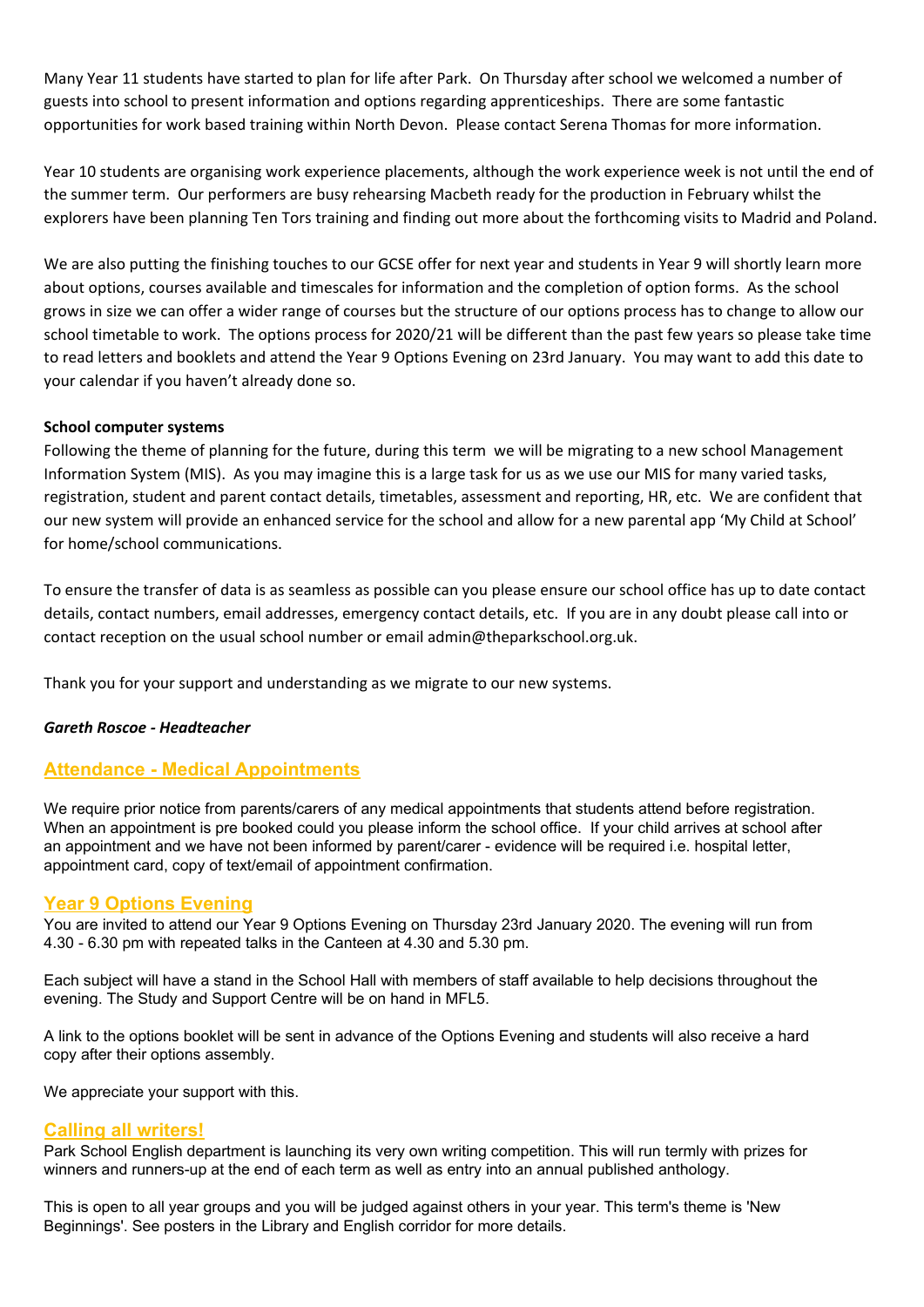# **SCHOOL EVENTS**



# **Macbeth Performance**

Our Drama students will be performing the Shakespeare Schools Festival amended script of Macbeth on Wednesday 12th and Thursday 13th February 7-8 pm in the School Hall.

We would like this performance to be a 'Pay What You Can' on the evening event. To ensure you reserve your seat please confirm your attendance on a first come first served basis using the Google Form below.

#### Macbeth Seat [Reservations](https://docs.google.com/forms/d/e/1FAIpQLSf2mqyMp3nMvNdlwgjqSRMqxBn6TpT5PmhBzrX-v_GioIezow/viewform) Form

As this is an amended performance with no interval refreshments will not be served.

## **Macbeth Cast Rehearsals Week Commencing 14th January**

# **Monday Lunchtime**

Monday lunchtime with Mr Carroll in Dr2 - Act 5: Scene 2 – Aban Aslam, James Verney **Tuesday Lunchtime**

Tuesday lunchtime with Mr Carroll in Dr2 - Act 4: Scene 3 – Libby West, Jack Morris, Hannah Piers Act 3: Scene James Verney, Aban Aslam

Tuesday lunchtime with Mrs Stevens in Dr1 - All witches –

#### Witch's cauldron can attend

**Wednesday Lunchtime**

Wednesday lunchtime with Ms Jones in Eng11 - Hunny Phillips & Ben McElfatrick

#### **Thursday Lunchtime**

Thursday Lunchtime with LS Dr1 WITCHES Isabella Elston, Lucia Malfait, Matilda Hill, Lilly Dewberry Kianna Lewis, Emily Dodwell, Heidi Smith, Rosina Smith, Leah Dony, Florence Skinner, Niamh McLaughlin, Amber Blundell, Ben McElfaltrick, Zahi Kanji, Emily Drury, Neah Dehman and Emily (Apparitions Scene)

#### **Thursday Afternoon**

**FULL CAST REHEARSAL AFTER SCHOOL** - we will start with Act 3 Scene 4 - The Banquet Scene.

## **Park Community School Lottery**

#### **Congratulations to Miss C who has won £34.80 on this week's lottery.**

**If you think this may be you, please check your spam folder to see if you have received an email.**



A ticket costs £1 per week and 40% of the money raised goes to Friends of Park school projects. Each ticket will also enter you in TWO weekly draws:

- 1. A jackpot prize draw for £25,000
- 2. A £30 Guaranteed Local Prize Draw (this will go up as more tickets are sold)

The lottery is a fun and effective way to raise money to improve our school. But we need your help to make the lottery the best it can be, so please support the lottery today - and who knows, maybe you'll be the next £25,000 winner!

For more information and to sign up click [here.](https://www.yourschoollottery.co.uk/lottery/school/the-park-community-school)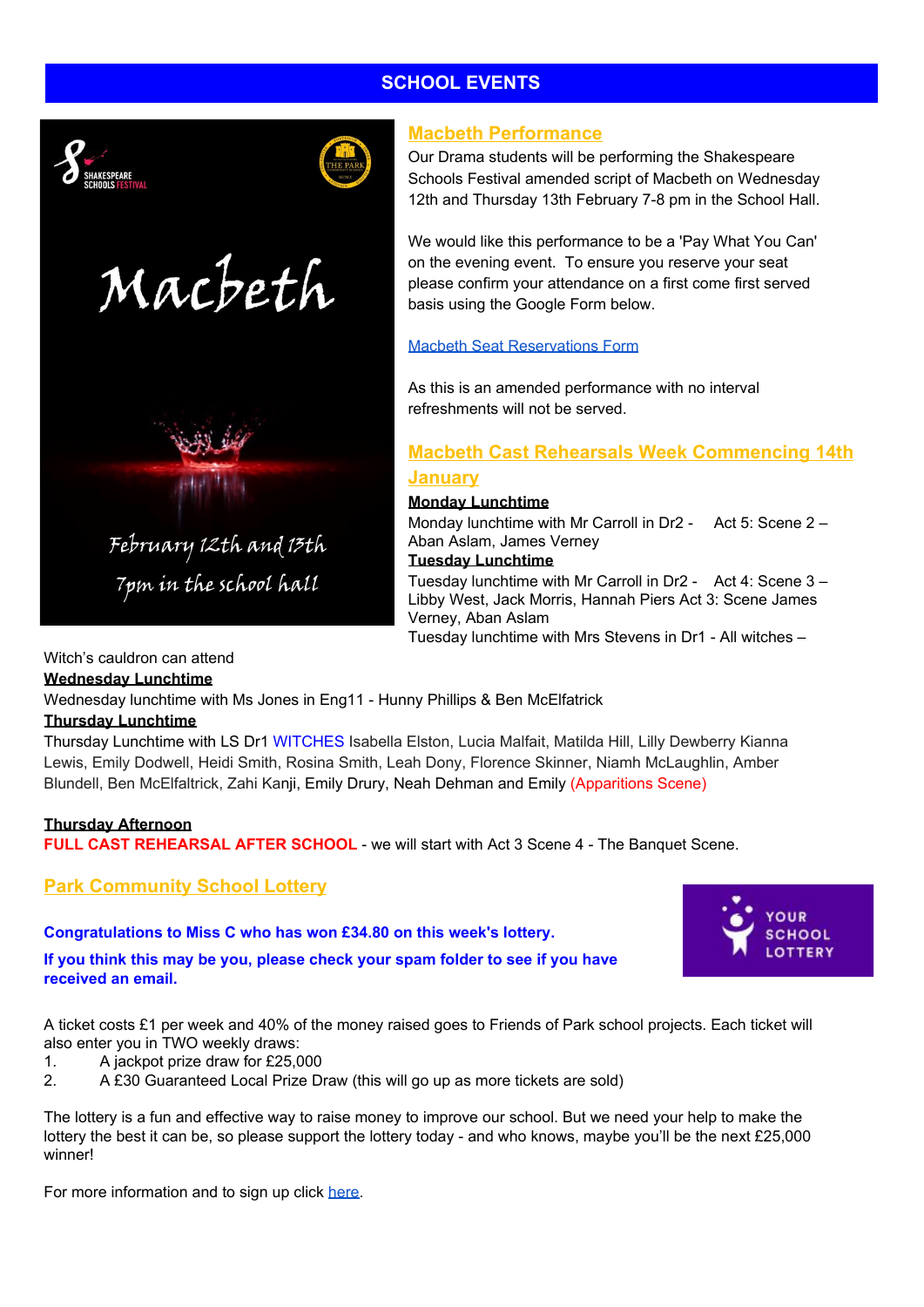# **Maths Puzzle of the Week**

# MATHS PUZZLE OF THE WEEK - Week 16

Put your solution in a Maths Puzzle Box by the end of Friday  $17<sup>th</sup>$  January for a chance of winning the weekly prize.

Nick has a 6-digit code.

He remembers it as three 2-digit numbers.

The first number is between 10 and 20.

The second number is 3 times the first number.

The third number is 5 times the first number.

All six digits are different.

Work out the code.

# **SCHOOL TRIPS**

Please ensure that you keep up to date with paying the instalments for any trips that your child has signed up for. **Year 10/11 Poland Trip - 14/2/20**

We urgently need passports and EHIC cards handed into school. Further to the information evening held for students and parents, we have emailed parents/carers a copy of the powerpoint. If you have any further questions please do not hesitate to email Mr Griffiths at **[sgriffiths@theparkschool.org.uk](mailto:sgriffiths@theparkschool.org.uk)**

#### **Torquay Residential**

Please return the medical form issued to students last term as soon as possible.

#### **Bude Residential**

Letters regarding the Bude residential were issued to students in December 2019. The reply slip and deposit payment should be received by 31st January in order to reserve a place.

#### **Madrid February 2020**

We urgently need passports and EHIC cards handed into school. Further to the information evening held for students and parents this week please see the link to the [powerpoint](http://www.theparkschool.org.uk/sites/default/files/Madrid-Parents-meeting-2020.pdf) shown at the meeting.

#### **New York July 2020**

Please remember the final instalment is due on 1/2/20. There is a student meeting in Maths 5 at 1.20pm on Tuesday 14th January, all students should attend as important information will be given.

#### **Ski Trip 2020**

We have issued the Parental Consent Form and Collective Passport Questionnaire to students this week, please complete and return the forms by **Friday 17th January.**

We still have limited places left on our April 2020 Ski Trip, if your son/daughter is interested they should pick up a letter from pupil reception and return the reply slip. It is a fantastic opportunity to experience something new, either skiing or snowboarding, or improve technique if they are more experienced.

Each week the maths department issue a maths puzzle for students.

The Puzzle Of The Week can be viewed on your child's tutor group notice board as well as on display outside Maths 11.

They should put their solution in the box in their Maths room by the end of the week for a chance of winning the weekly prize.

Week 15 winner is **Sam Puttipap 10DG**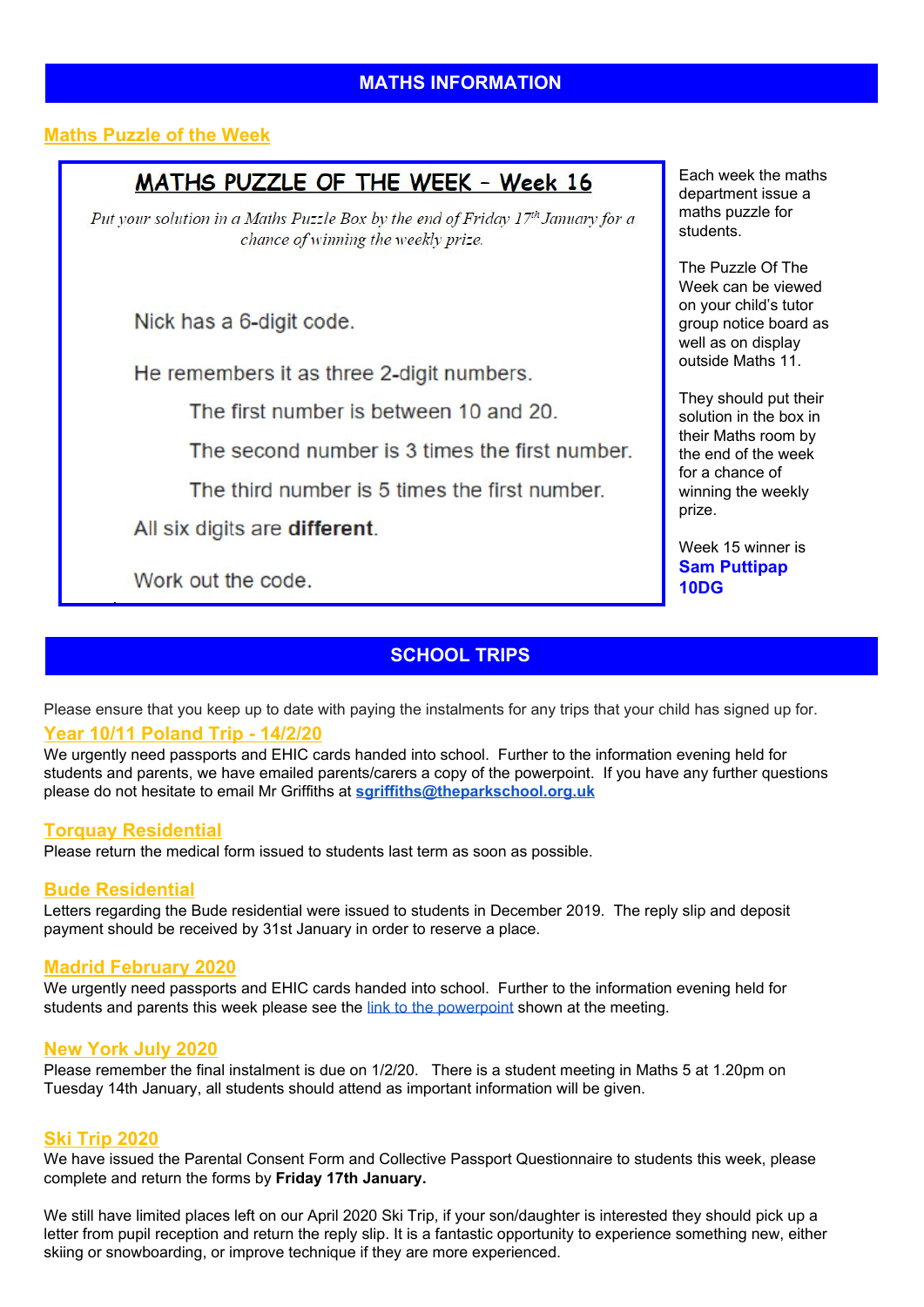Videos of the Ski 2019 trip can be found by clicking below: Full Film - [https://youtu.be/757sL\\_PXyug](https://youtu.be/757sL_PXyug) Ski Fails - <https://youtu.be/E8fp0VuSvQc>

If you need to know any more details, please do not hesitate to contact Mr James: ljames@theparkschool.org.uk or contact the school office.

The balance should now be paid for this trip.

# **KS4 INFORMATION**

#### **Year 11 Parents' Evening**

Students have been issued with the Parents Evening letter. The event is being held on January 16th, 2020, please make a note in your diary.

#### **Year 11 Revision Session Timetable**

Please see link to the current Year 11 Revision Session [Timetable](https://docs.google.com/document/d/e/2PACX-1vTPsd4YeatVdWH7VU97eQjB6lHLh8SyB0wIFRd2DUkw8xKFuBKD-VyYHnyKrRgJA5s2dSnxWxr4AHIQ/pub) uploaded on our website under the "Events" menu. It would be great if parents/carers could encourage their sons/daughters in Year 11 to attend these revision sessions.

#### **YEAR 11 NCS Update**

Places are now filling up quickly, and NCS are operating a waiting list for the first start date. Forty-eight students from Park have signed up already. There is a reminder of the programme dates below. Students may want to consider the last start date if they are available for it as there are more spaces available for this date which means they are more likely to guarantee their spot and be able to go with friends!

29/06/2020 – 24/07/2020 \*FULLY BOOKED\*

13/07/2020 – 31/07/2020 - FINAL SPACES REMAINING

27/07/2020 – 21/08/2020 - AVAILABLE

The £30 promotion for NCS has now ended and the price has returned to £50 (bursaries are still available on request), however students who sign before 20<sup>th</sup> January will be invited to the FREE Air Extreme Take Over Event on 30<sup>th</sup> Jan (depending on availability – invite attached). Students who have already signed up to the programme will have received their invite already.



For more information and to sign up visit their website <https://wearencs.com/>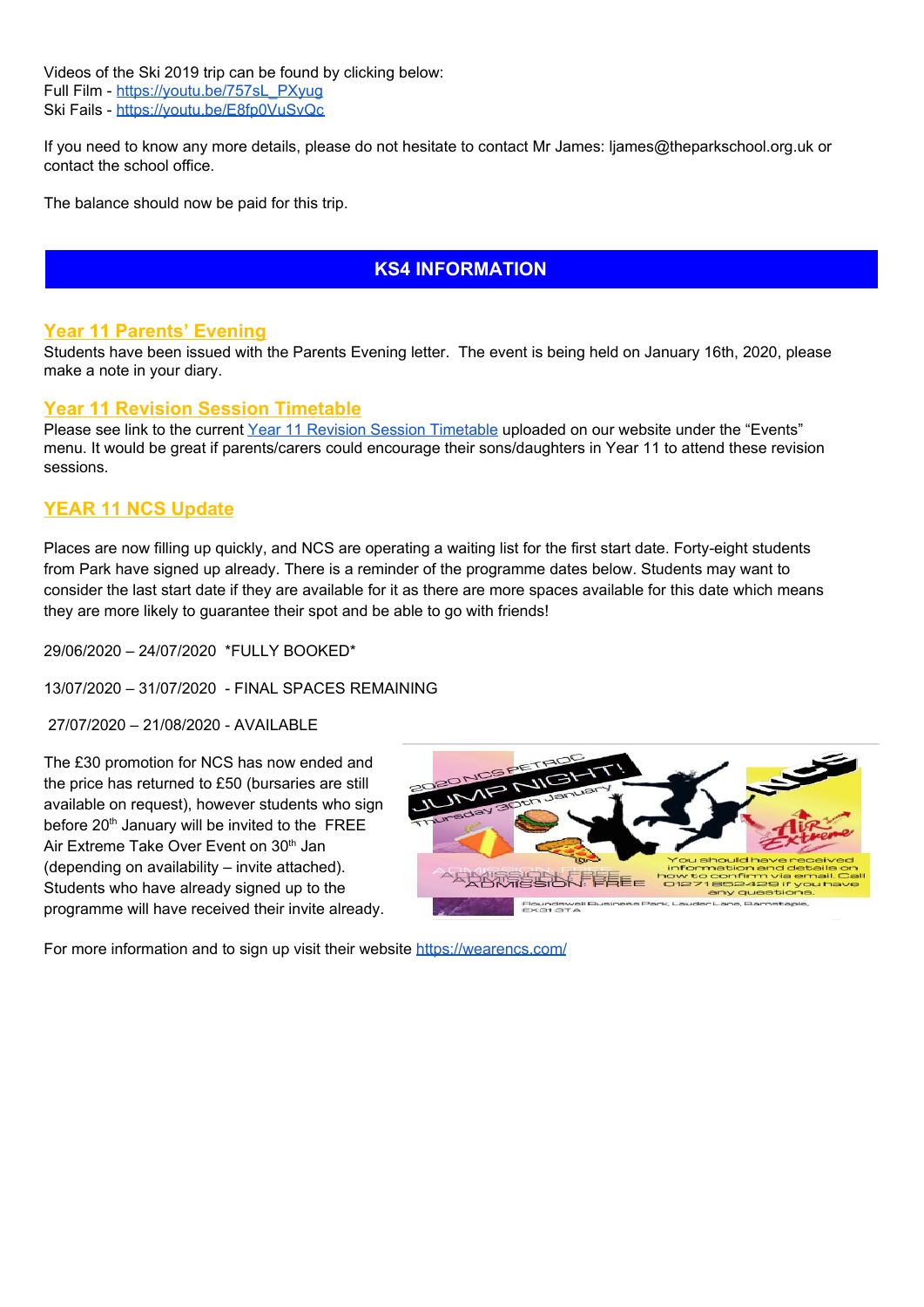

# **College Open Events**

Please visit the college websites for more information.

### **Petroc College**

Wednesday 12th February 5-7.30pm Saturday 13th June 11am-1pm

## **Exeter College**

Whole College Open Event - 15th January 2020 Exeter College Showcase - 23rd April 2020

#### **Careers in Agriculture**

Has your child considered a career linked to Agriculture? Have a look at this interesting **[booklet](https://drive.google.com/file/d/1cdNKFsaf6FuIc6GDPCa1ViQzHJOxuqAe/view) to learn more about the range** of careers within the agriculture industry.

### **Year 11 College Interviews**

Invitations for interview are coming through. Students should sign out at Pupil Reception and bring evidence of their interview to sign out. This will save time getting permission to leave school. Students should take their Progress Folder with them to the interview and return it to their Tutor after the interview.

*Mrs Thomas - Careers Coordinator*

# **YEAR 10 WORK EXPERIENCE**

## **Year 10 Work Experience**

If students have not heard from an employer they have written to, they should contact the employer to ask if a decision has been made. If the student has not secured a placement then they need to use the database below to look for other placements.

Students can adapt the letter they have already written and either post or email their letter. Students can access the database to look for placements used in the past: [http://devon.learnaboutwork.org](http://devon.learnaboutwork.org/) Log In Details: School Name: The Park Community School User Name: Park Student Password: 2121

#### **North Devon Hospice Opportunities**

The North Devon Hospice have many work experience opportunities in various departments. The two links below provide more information and an application form, for those who are interested. List of work [placements](https://drive.google.com/open?id=15sKDzQnv-jl4HPx3-FsZ5WMfOf1njk9q) Work [experience](https://drive.google.com/open?id=1ALmGqqZjk8Ycv41jQL3zuJrJrzaojh1Q) request form